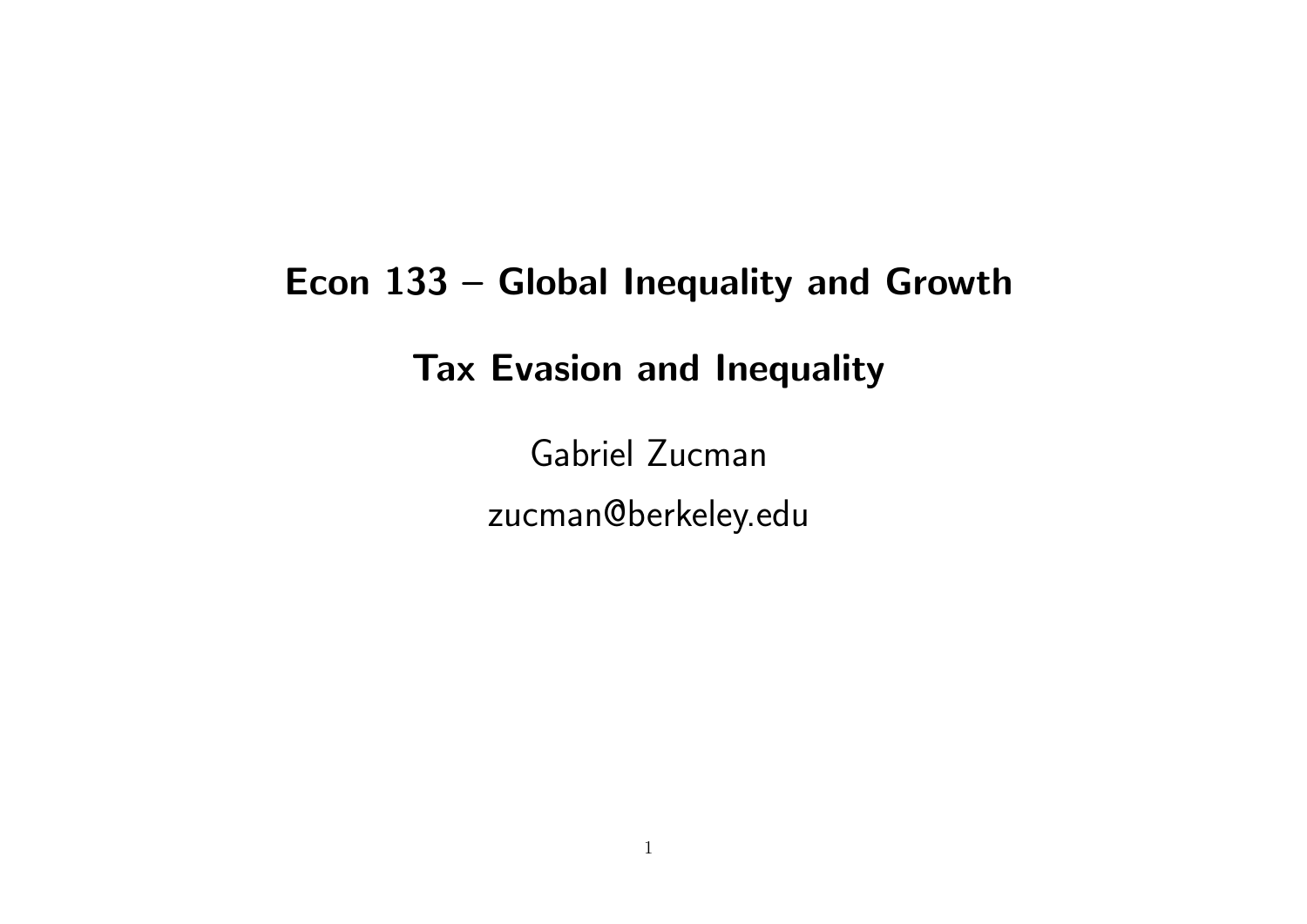#### What we've learned so far:

- To understand wealth inequality, it is critical to pay attention to the top, because wealth is very concentrated
- Key data source on top-end wealth: tax data
- Main limitation wealth concealment and tax evasion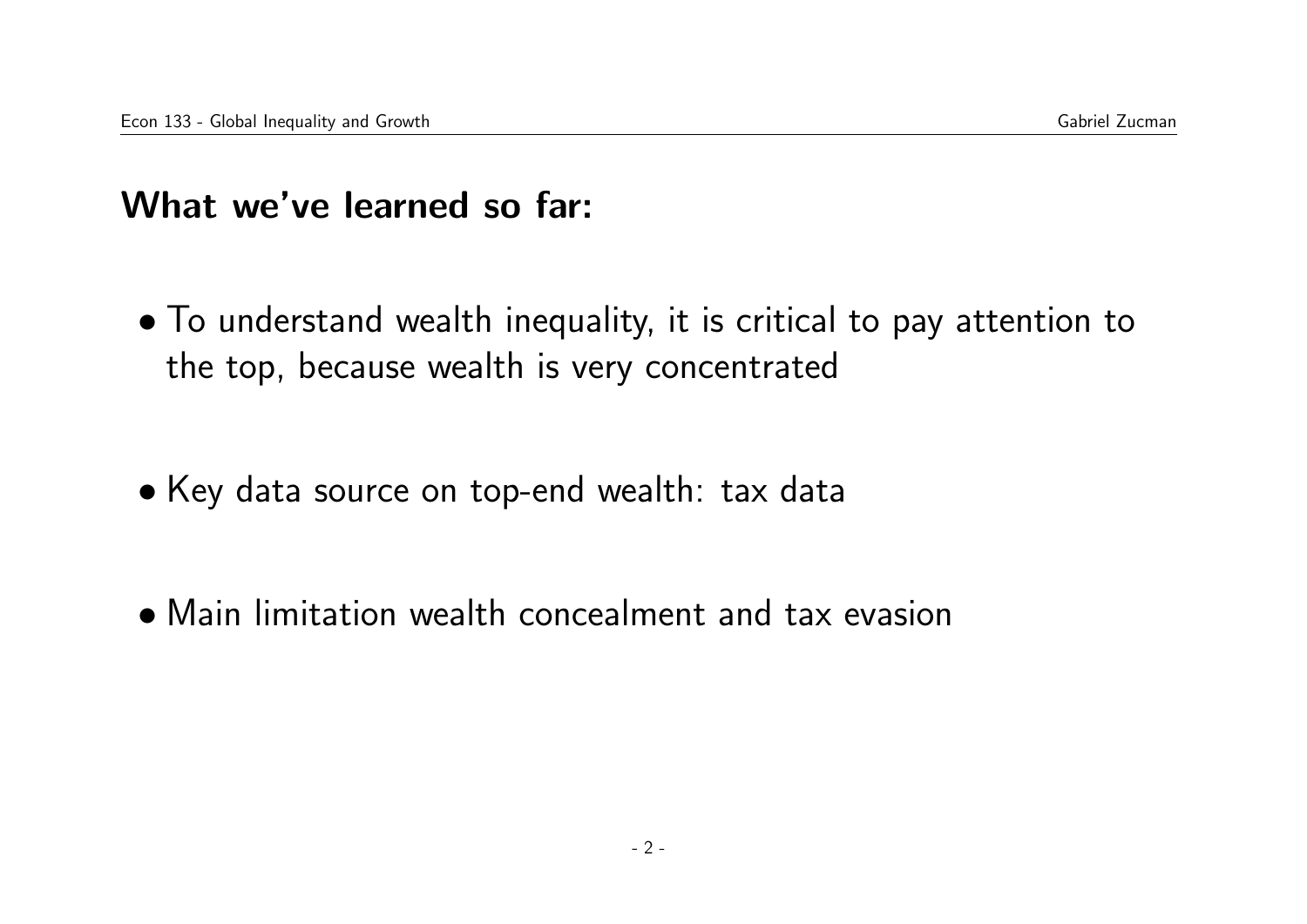### Roadmap

- How big is tax evasion?
- How does that affect what we know about inequality?
- Policies that can curb tax evasion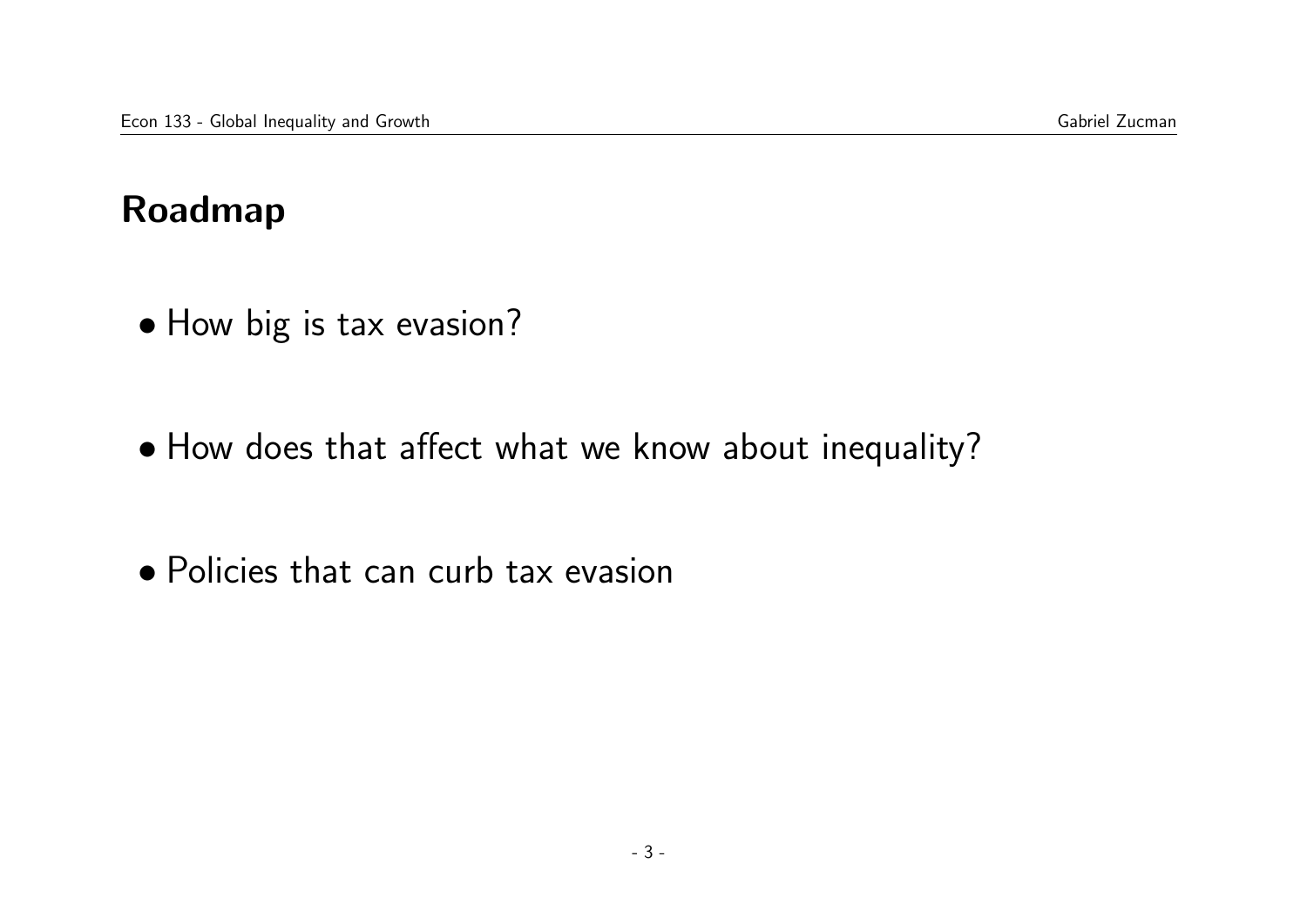#### 1 The size of tax evasion

Key source to study tax evasion: random audits. Limits:

- Small number of rich individuals sampled
- Hard to detect complex evasion involving intermediaries (private banks, shell corp., etc.)

 $\rightarrow$  Random audits need to be supplemented with other sources to capture evasion by the wealthy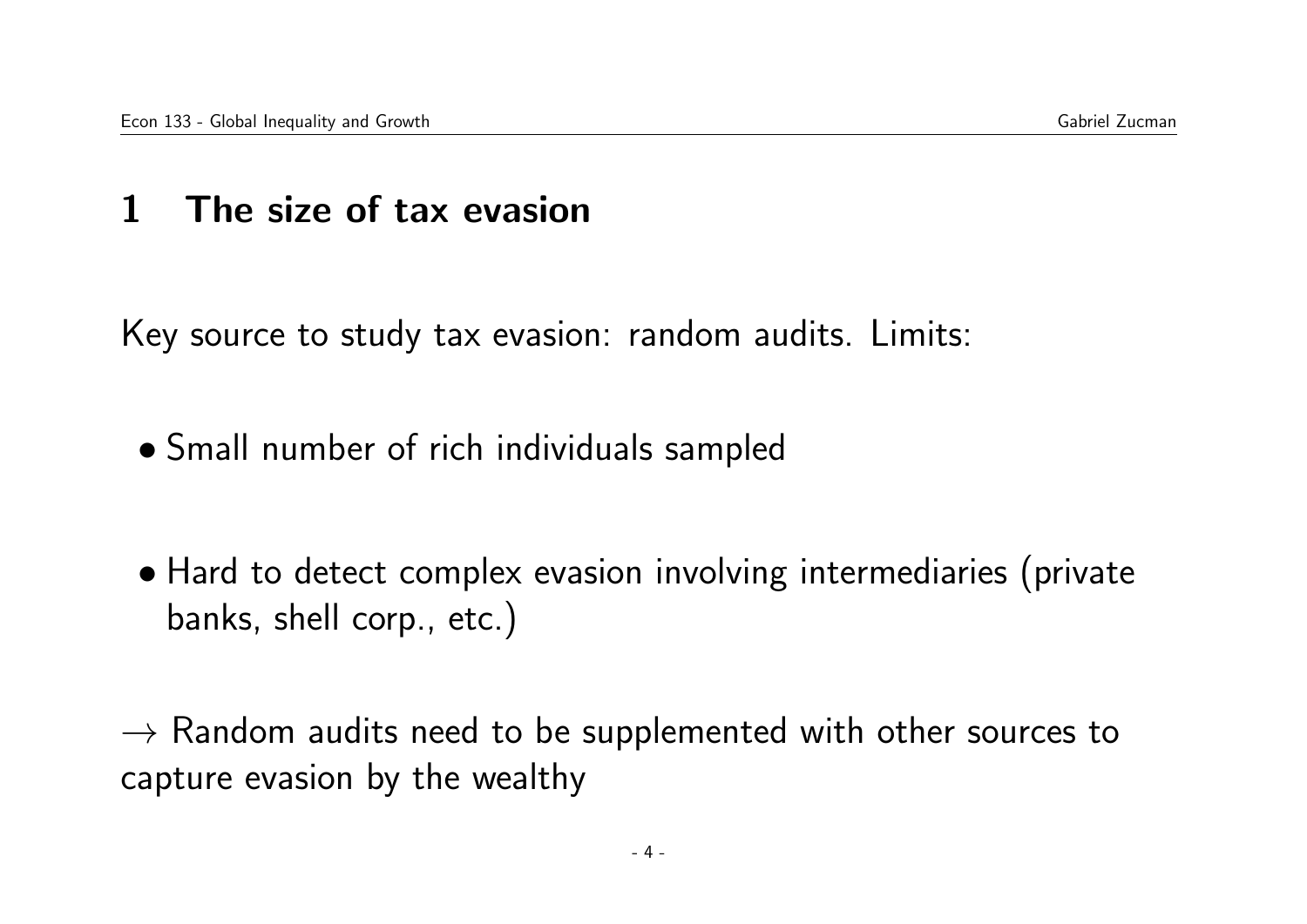Data capturing evasion by the wealthy:

• Macro statistics on wealth held in tax havens

• Tax amnesties

• Leaks from providers of tax evasion services: HSBC Switzerland, Mossack Fonseca ("Panama Papers")...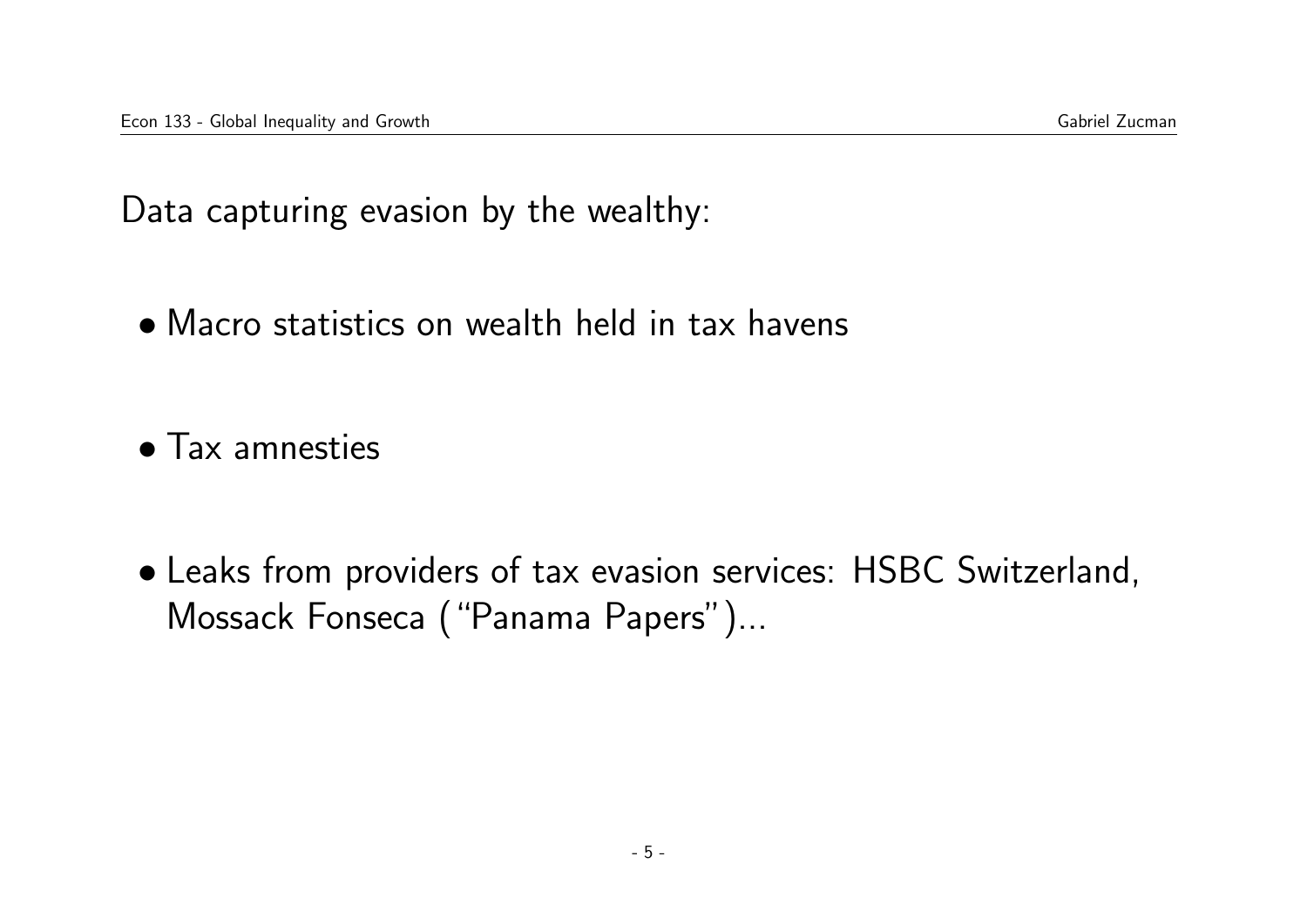#### 1.1 How offshore tax evasion works

- Shell companies
- Fake invoices
- Offshore accounts
- Disconnecting legal and beneficial ownership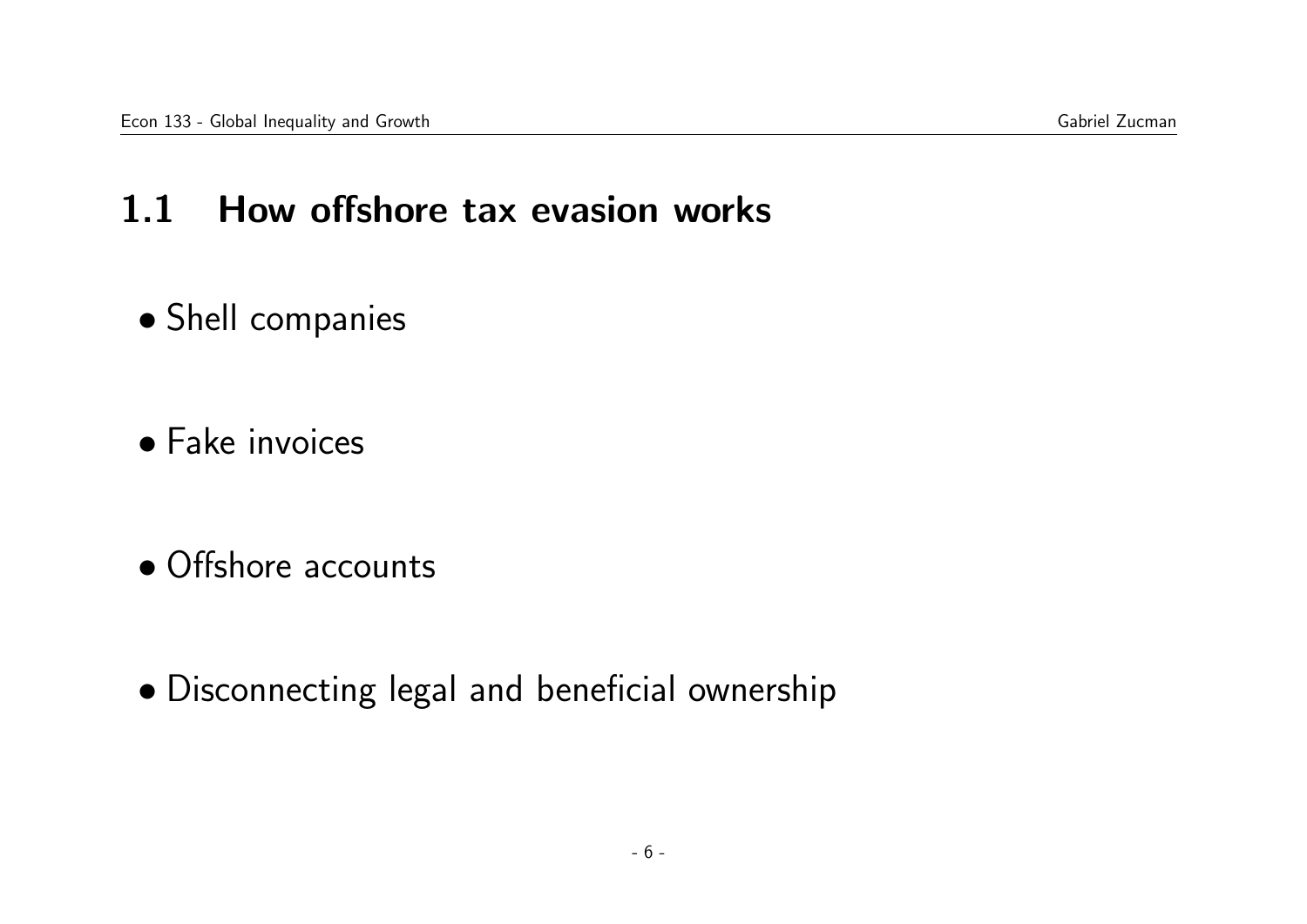# 1.2 Case study: HSBC Switzerland leak (2007):

- Large bank ( $\approx$  5% of Swiss offshore wealth)
- Representative
- Recorded identity of beneficial owners
- Clear-cut way to identify evasion by linking to tax returns of clients (done in Scandinavia)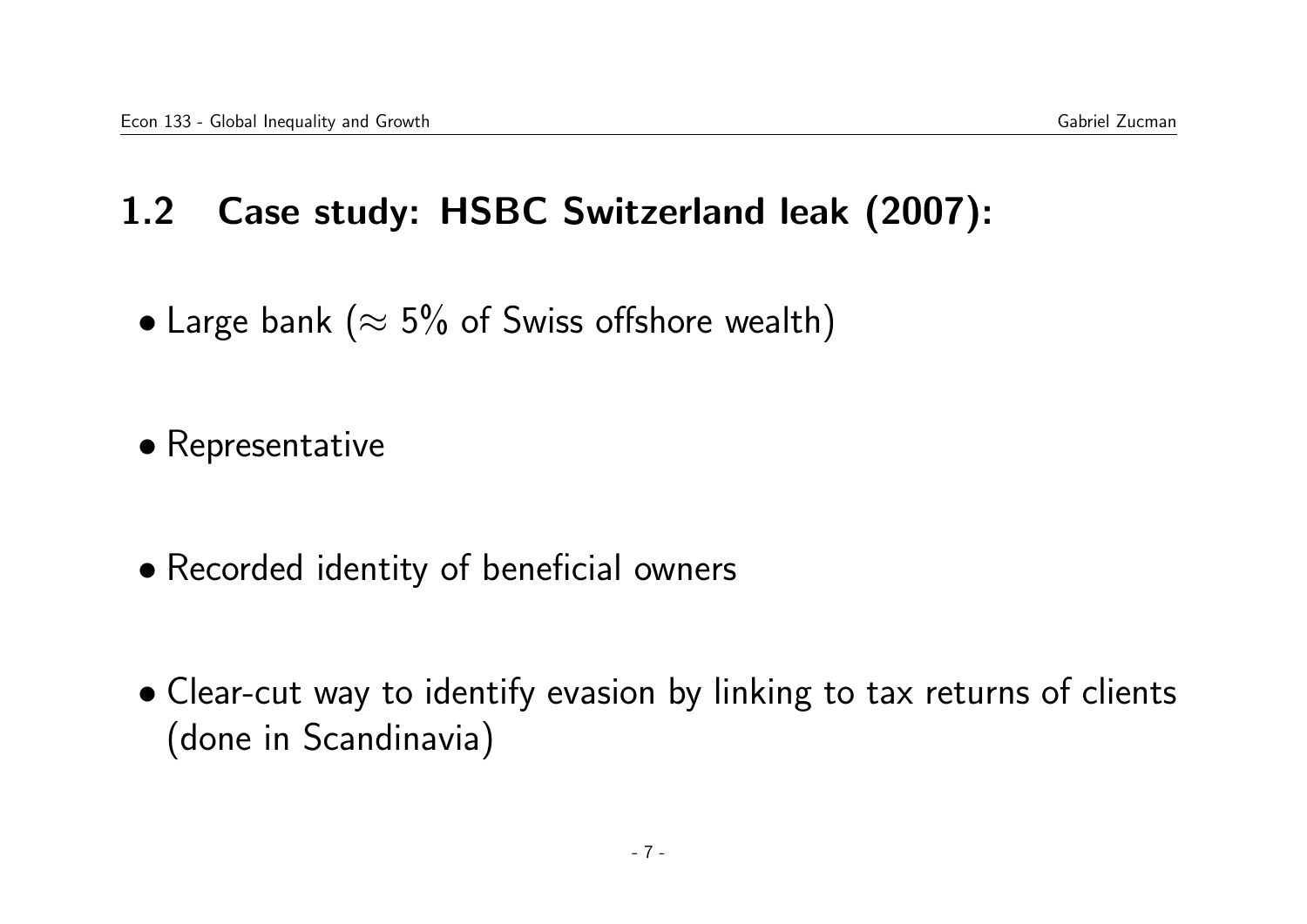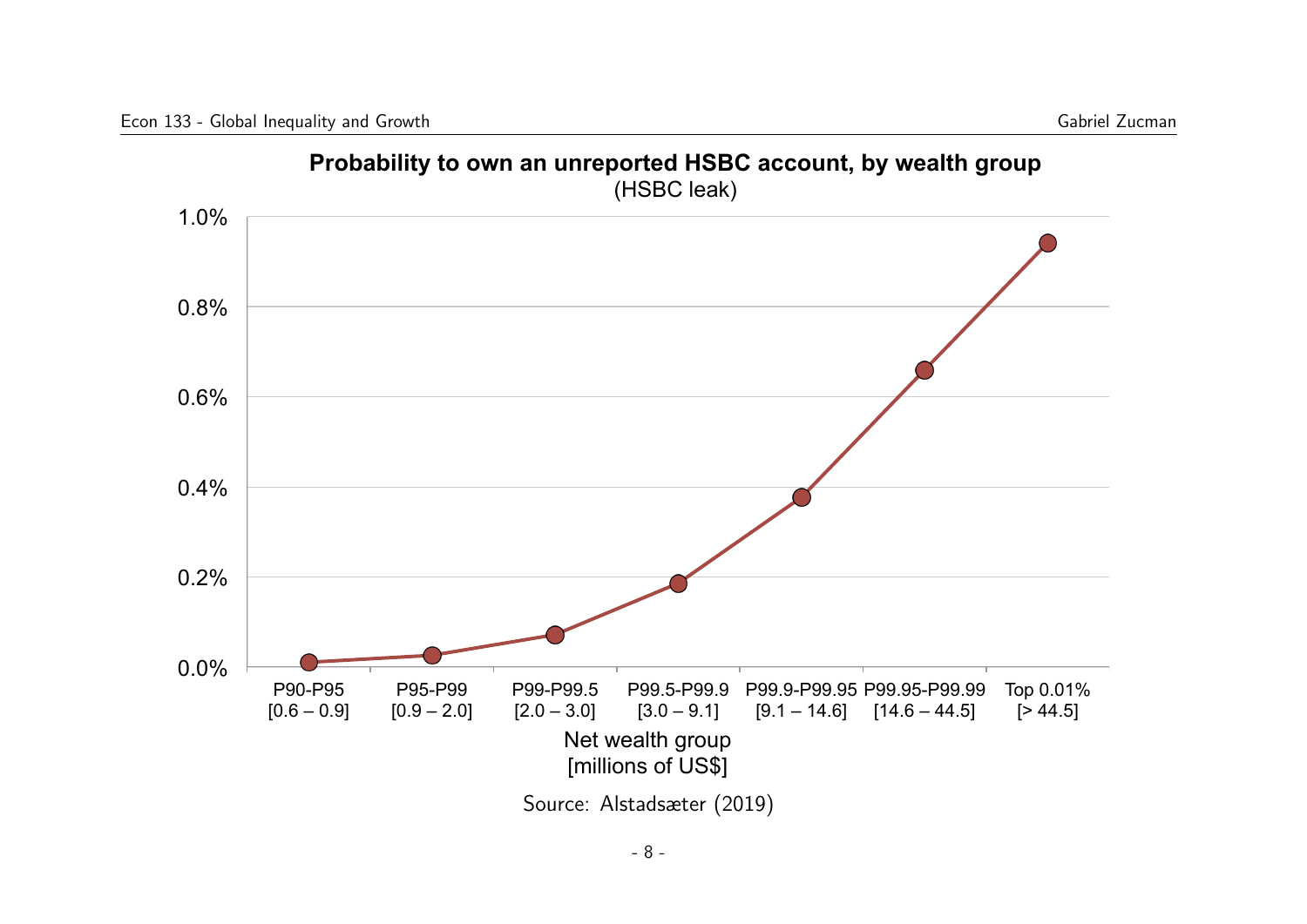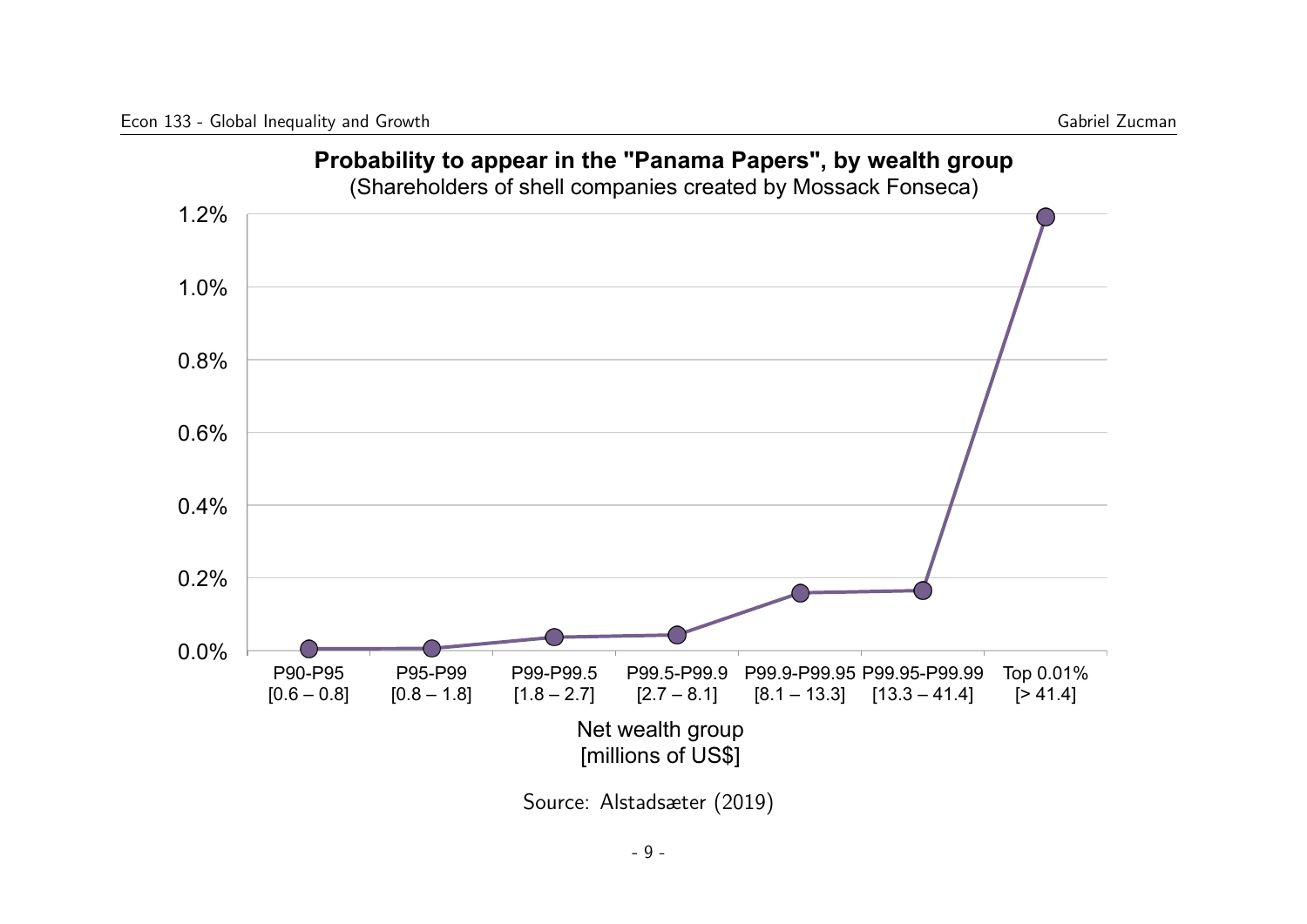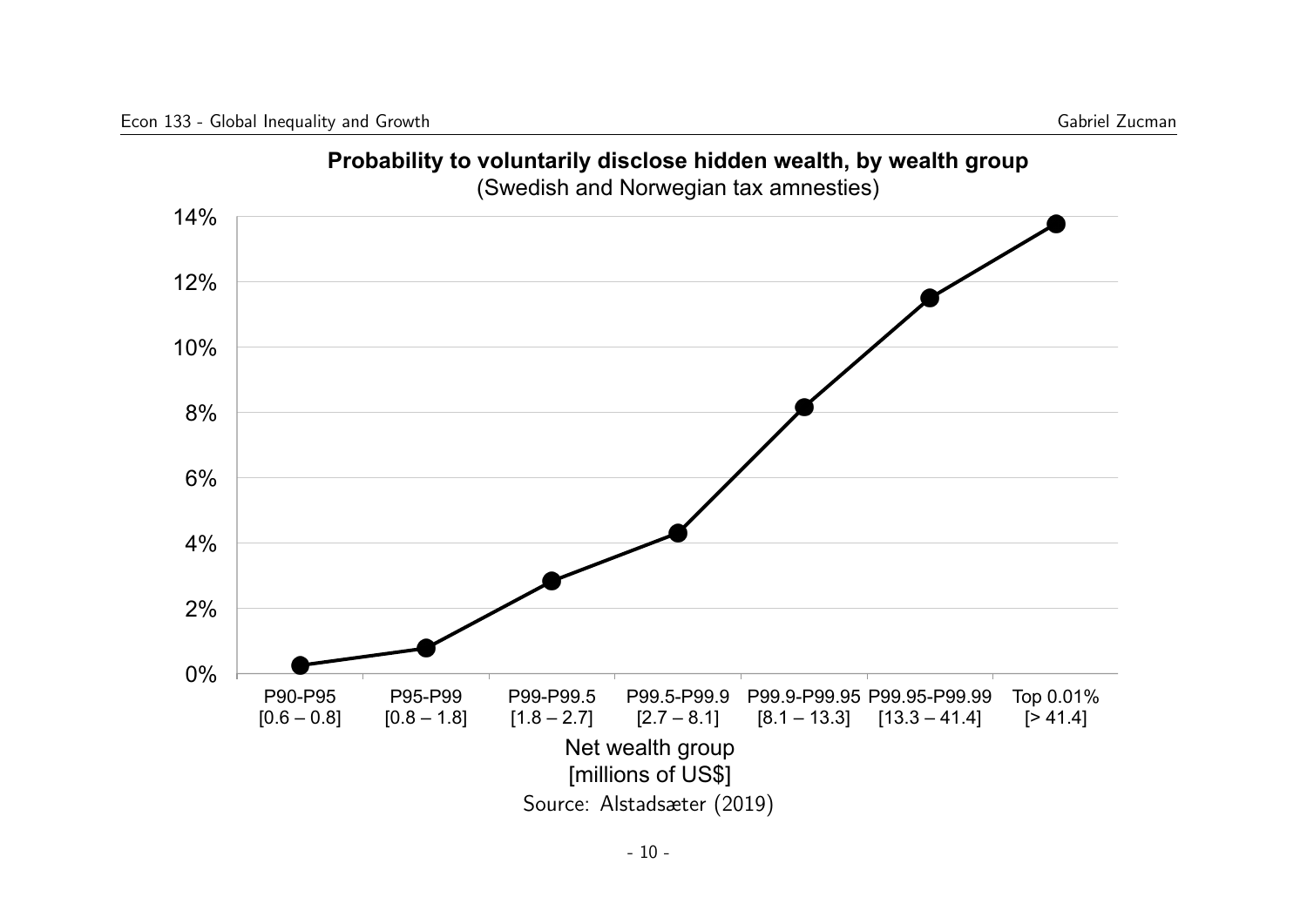

Position in the wealth distribution

Source: Alstadsæter (2019)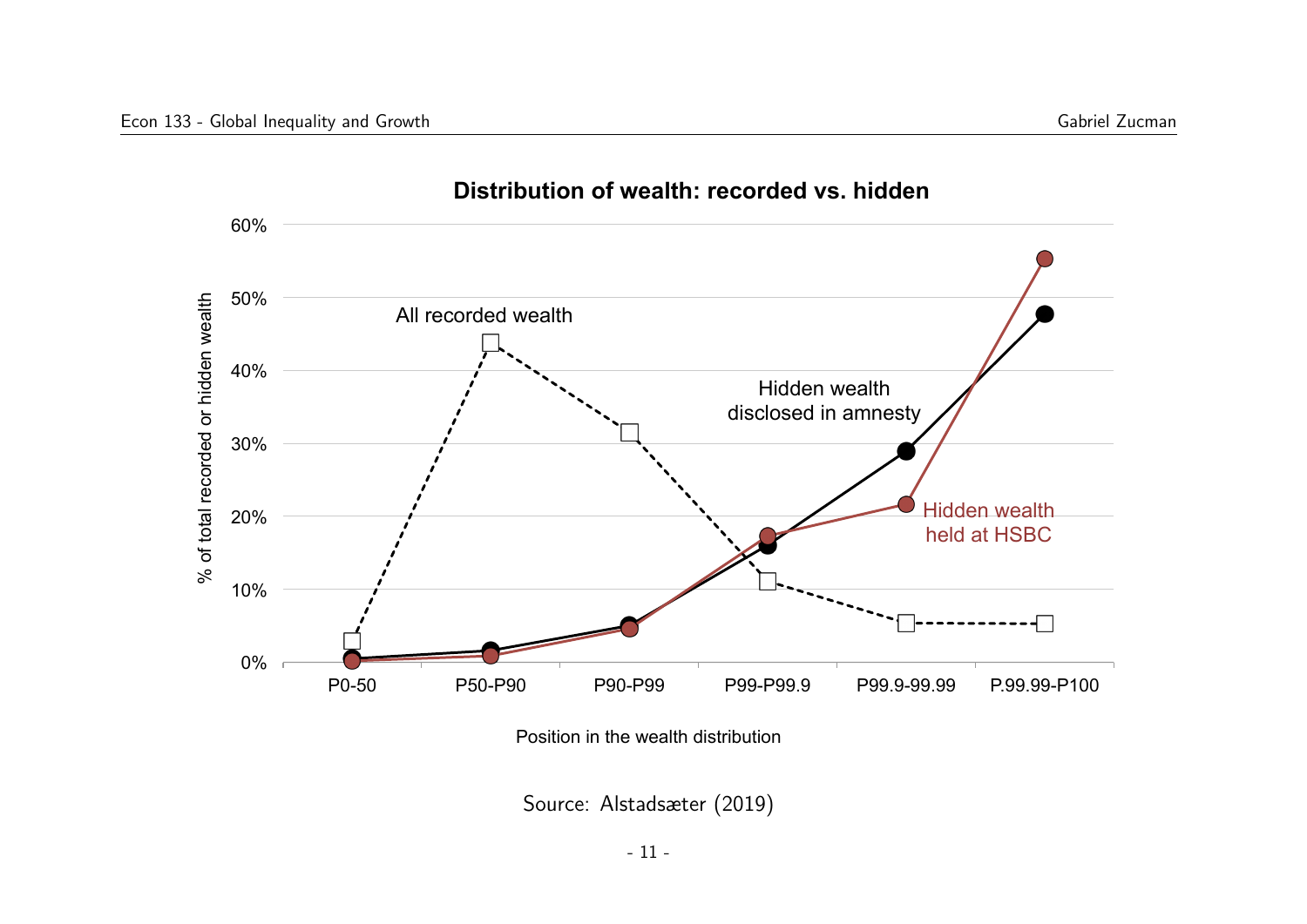### 1.3 Macro stock of wealth held offshore

- Globally, 8% of world's household financial wealth held offshore
- As much as  $30\%-50\%$  in developing countries
- 5–20% in developed countries
- But since offshore wealth is highly concentrated at the top, large evasion rates at the top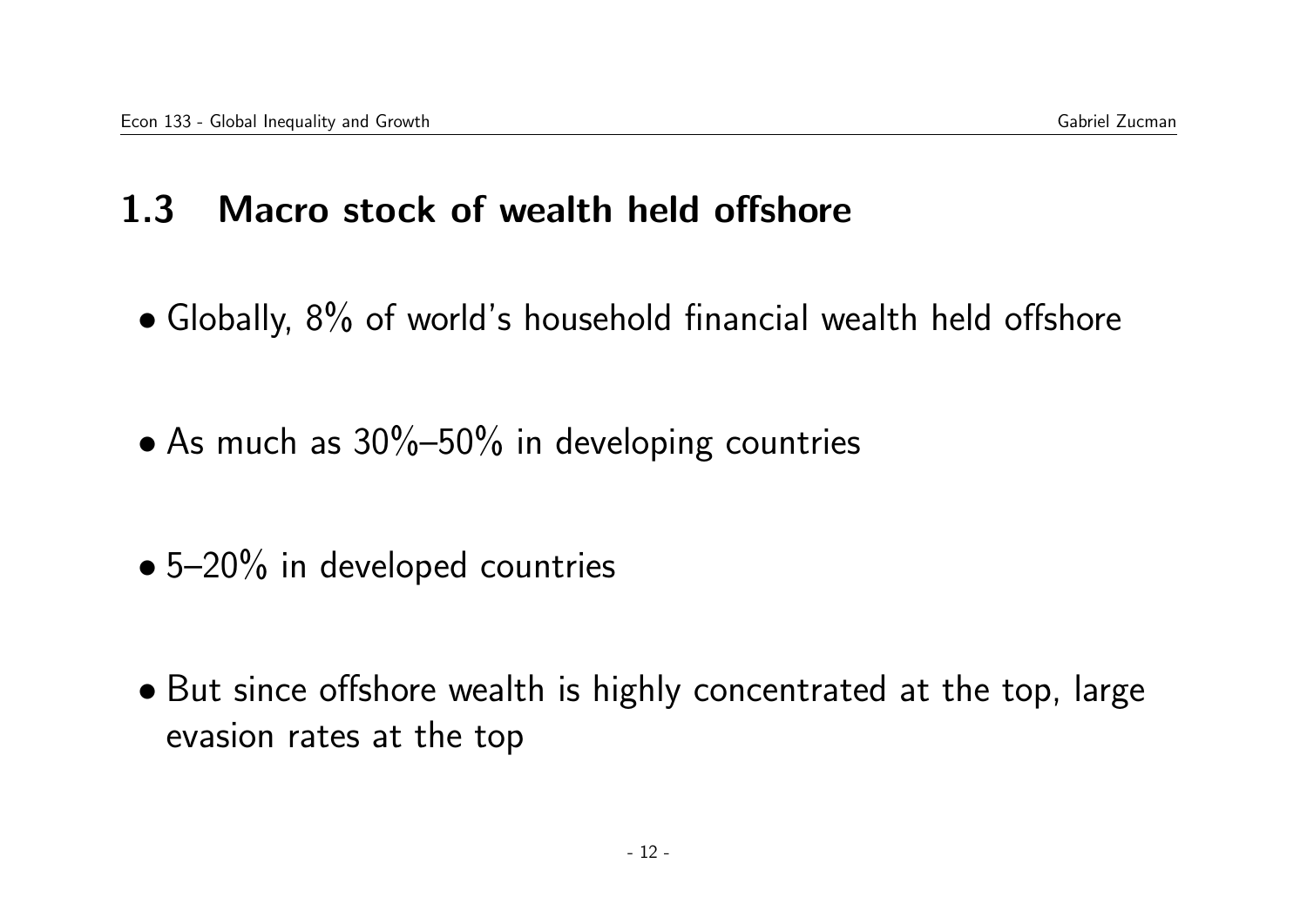|                       | <b>Offshore</b><br>wealth (\$ bn) wealth held | Share of<br>financial<br>offshore | Tax revenue<br>$loss$ (\$ bn) |
|-----------------------|-----------------------------------------------|-----------------------------------|-------------------------------|
| Europe                | 2,600                                         | 10%                               | 75                            |
| <b>USA</b>            | 1,200                                         | $4\%$                             | 36                            |
| Asia                  | 1,300                                         | $4\%$                             | 35                            |
| Latin America         | 700                                           | 22%                               | 21                            |
| Africa                | 500                                           | 30%                               | 15                            |
| Canada                | 300                                           | 9%                                | 6                             |
| <b>Russia</b>         | 200                                           | 50%                               | 1                             |
| <b>Gulf countries</b> | 800                                           | 57%                               | 0                             |
| Total                 | 7,600                                         | 8.0%                              | 190                           |

Source: Zucman (2014)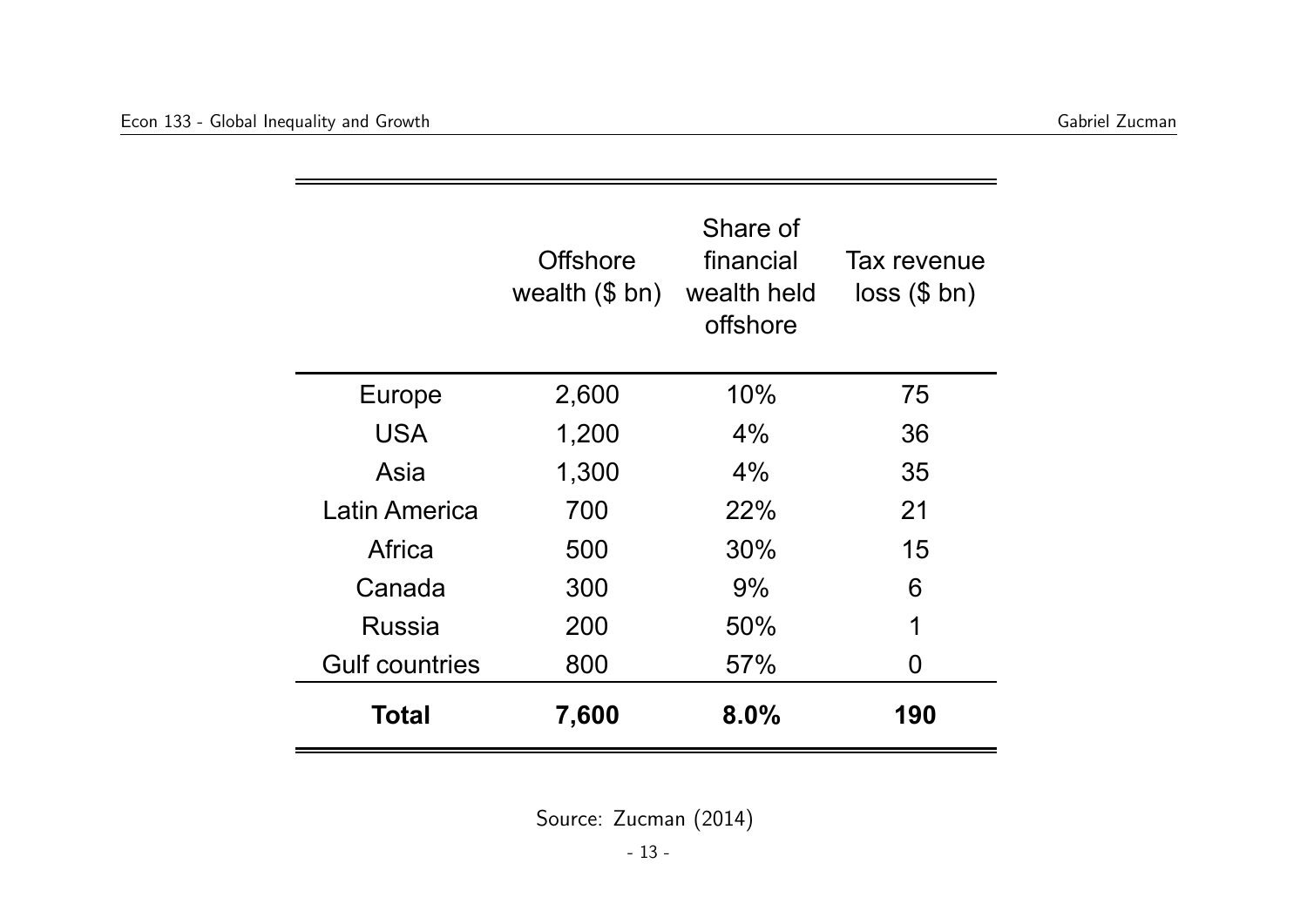

**Taxes evaded, % of taxes owed**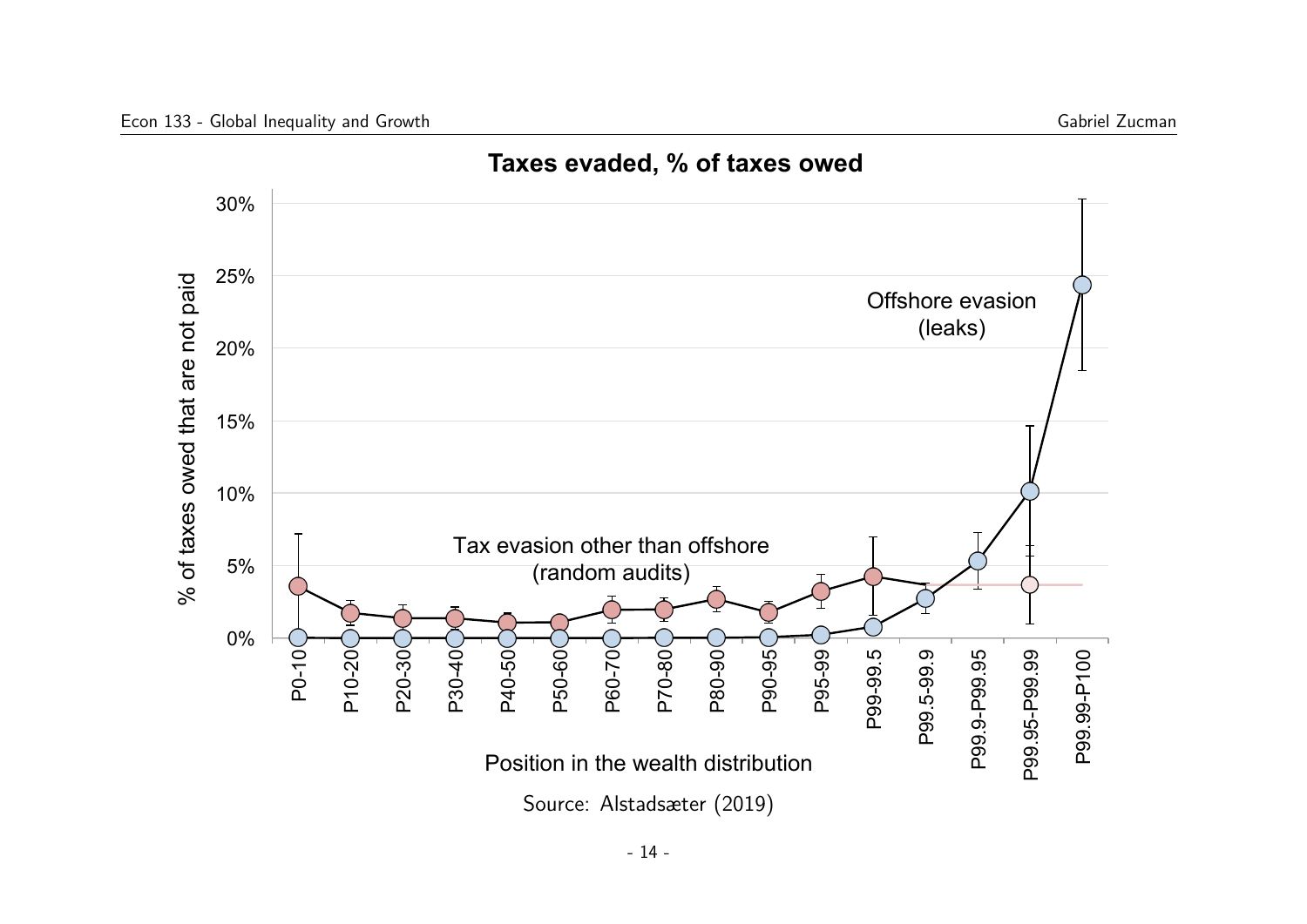#### 2 Implications for inequality

- More inequality than tax data suggest
- Stronger rise since 1980s (financial liberalization)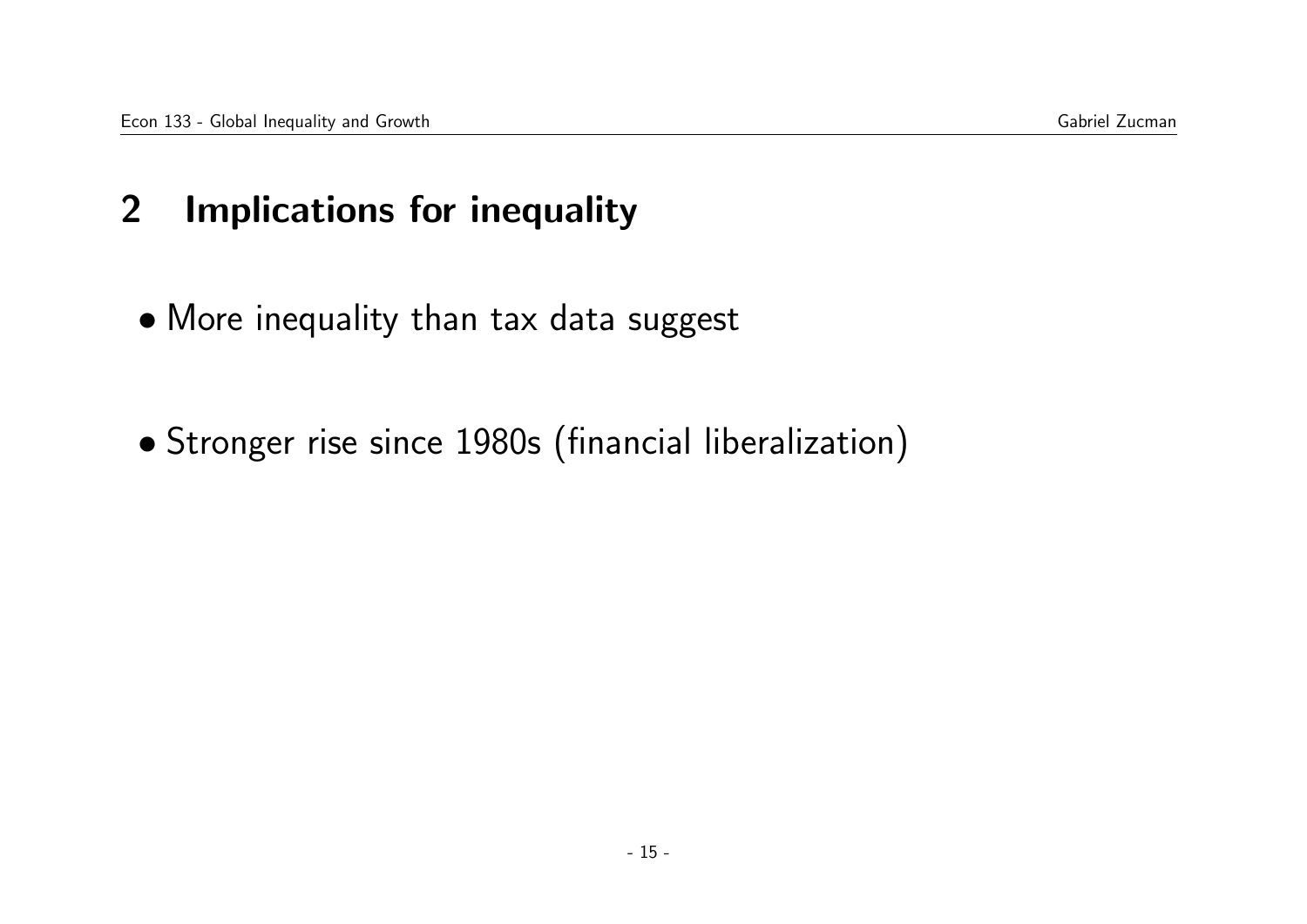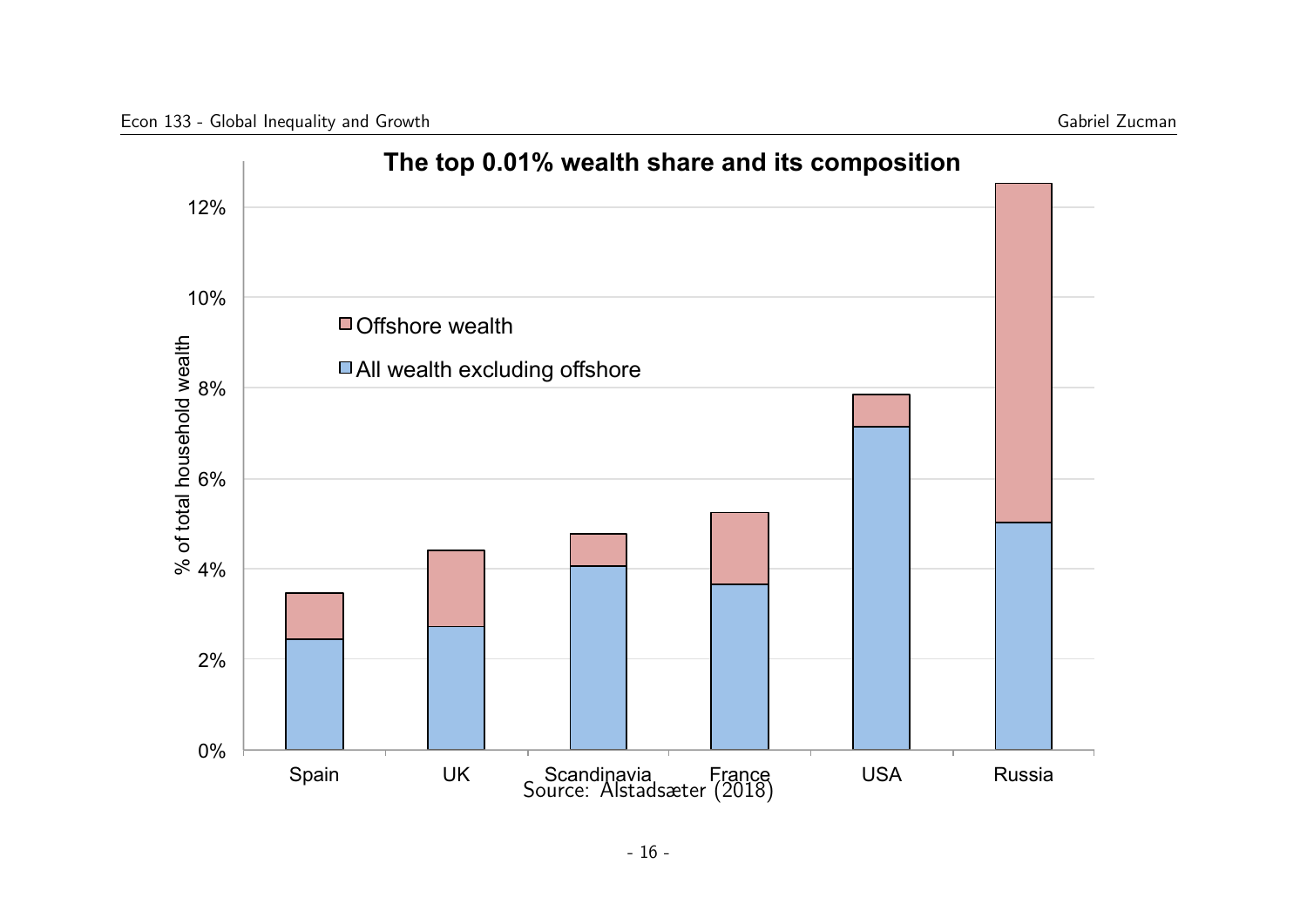## 3 Policies to fight tax evasion

- Exchange of bank information
- Sanctions for territories and institutions that facilitate criminal activity
- Financial transparency (e.g., financial registry)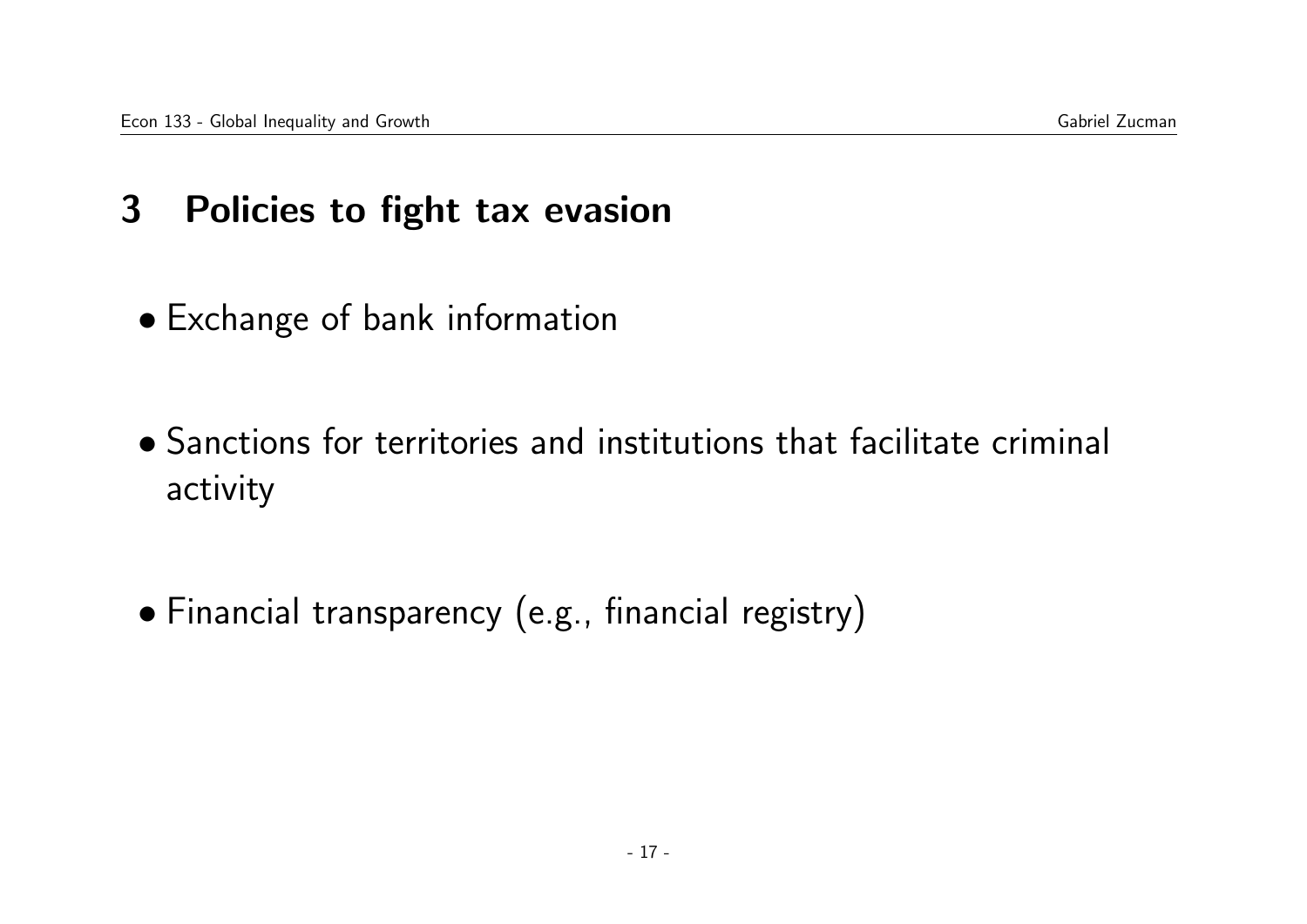# 4 Summary

- About 8% of the world's financial wealth is held in tax havens globally
- Accounting for it increases wealth concentration substantially
- Tax evasion is not inevitable but can be addressed with proper policies